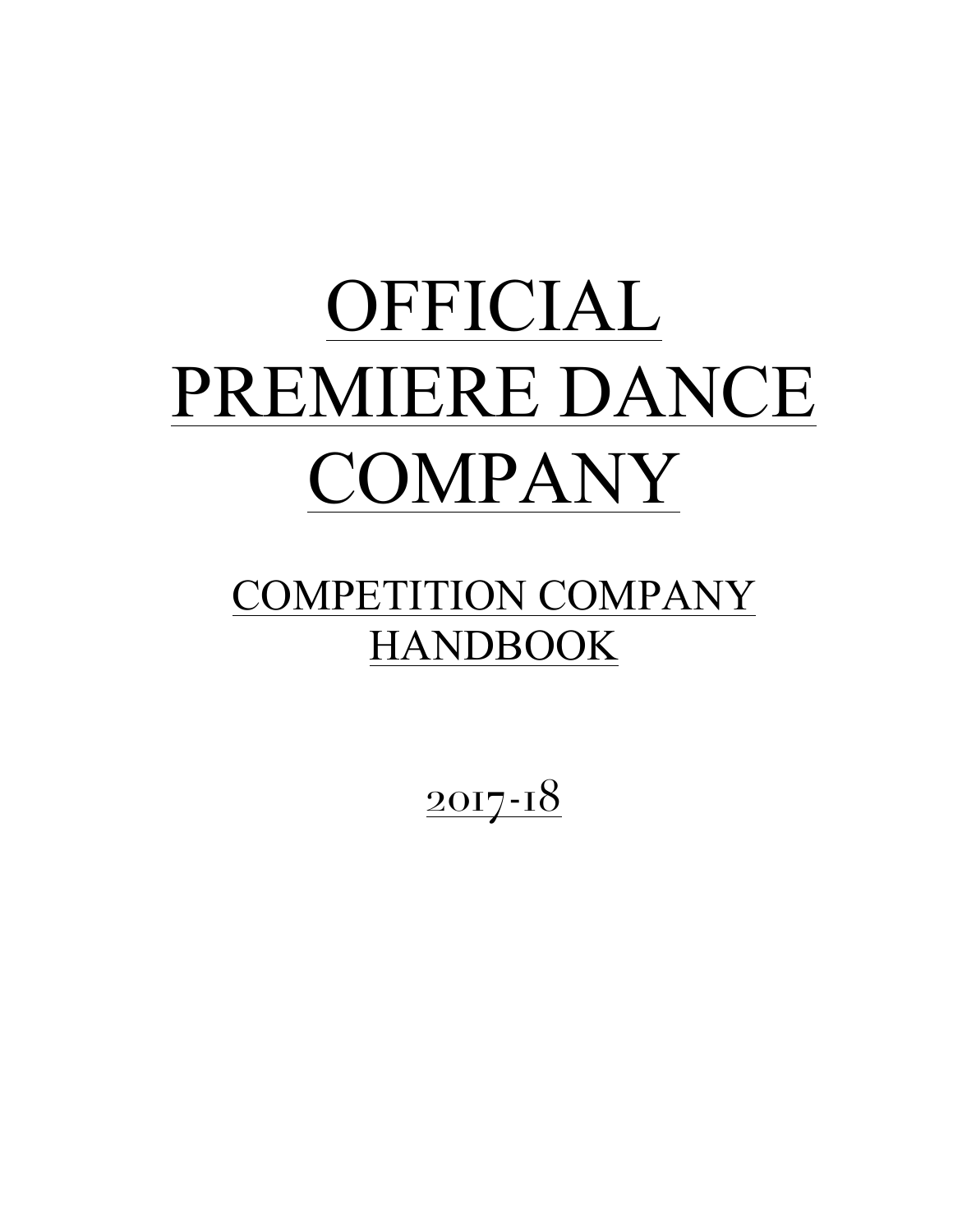# **PREMIERE DANCE COMPETITION COMPANY**

#### AUDITION/PLACEMENT

Required company auditions will be held on Sunday, May 21st 1:30-2:15 (ages 6-8) 2:30- 3:45 (ages 9-11) 3:30-4:45 (ages 12-14) 4:30-5:30 (ages 14 & up) 5:30-6:00 (Pre-Professional). Dancers will attend the audition for their age as of September  $r^{st}$ , 2016. The audition is open to students ages 6 & up. Students should arrive 30 minutes early to the audition already warmed-up and ready to dance. Please arrive with the audition form completed (to follow). Proper dance attire is highly recommended (this is essential for proper assessment). Students should bring all of their dance shoes. The audition will consist of exercises across the floor and a few dance combinations (Ballet, Jazz and Tap). Many factors will be considered while evaluating each student such as attitude, attentiveness, technical ability and performance quality. The audition may conclude with a short individual interview.

Dancers ages 12 & up auditioning for the Pre-Professional program must attend their age audition as well as the Pre-Professional audition from 5:30-6:00 p.m.

#### CLASS REQUIREMENTS

Competition company members are **required** to enroll in certain classes to ensure proper training.

Summer Course Requirements:

-Dancers will take 4 total classes on Tuesday and Thursday with their particular age group, and must attend 4 weeks of the 6 weeks offered between June 19-July 28th.

-Summer Class offerings for ages 6-11 are: \*Technique, Strengthen and Stretch, \*Jumps and Turns, Beg/Int Jumps and Turns, \*Improv and Lyrical, and \*Musical Theatre and Tap. \*Ballet and Pre-Pointe is available as an extra class

-Summer Class offerings for ages 12 & up are: \*Technique, Strengthen and Stretch, \*Int/Advanced Tap, \*Student Choreography Workshop, \*Improv and Lyrical, \*Advanced Jumps and Turns. \*Ballet and Pointe is available as an extra class.

-Required Summer Master Class: All dancers must either attend the Kim McSwain summer master class on Friday, June  $q<sup>th</sup>$  or the Jim Nowakowski summer master class on Sunday, June 25th.

#### School year classes (Sept-May)

Company members are required to take Ballet, Jazz and Company class. Dancers over the age of 11 must enroll in Junior 2 or higher ballet, which meets twice per week. If a dancer is cast in a tap dance, they must also take Tap class. All teen level dancers must take Teen 2 or Teen 3 level, taking Ballet and Jazz twice a week.

Company class times will be determined following the audition. Dancers approximately ages 13 & under (Petite and Junior) rehearse on Friday afternoons right after school for Petites, and shortly thereafter for Juniors. Please indicate the time that you can get to the studio on Friday's on your audition form. Teen dancers will rehearse on Sunday's. If participating in the production number, there will be days once a month that you will need to come rehearse on another day (Sunday for Friday dancers and Friday for Sunday dancers).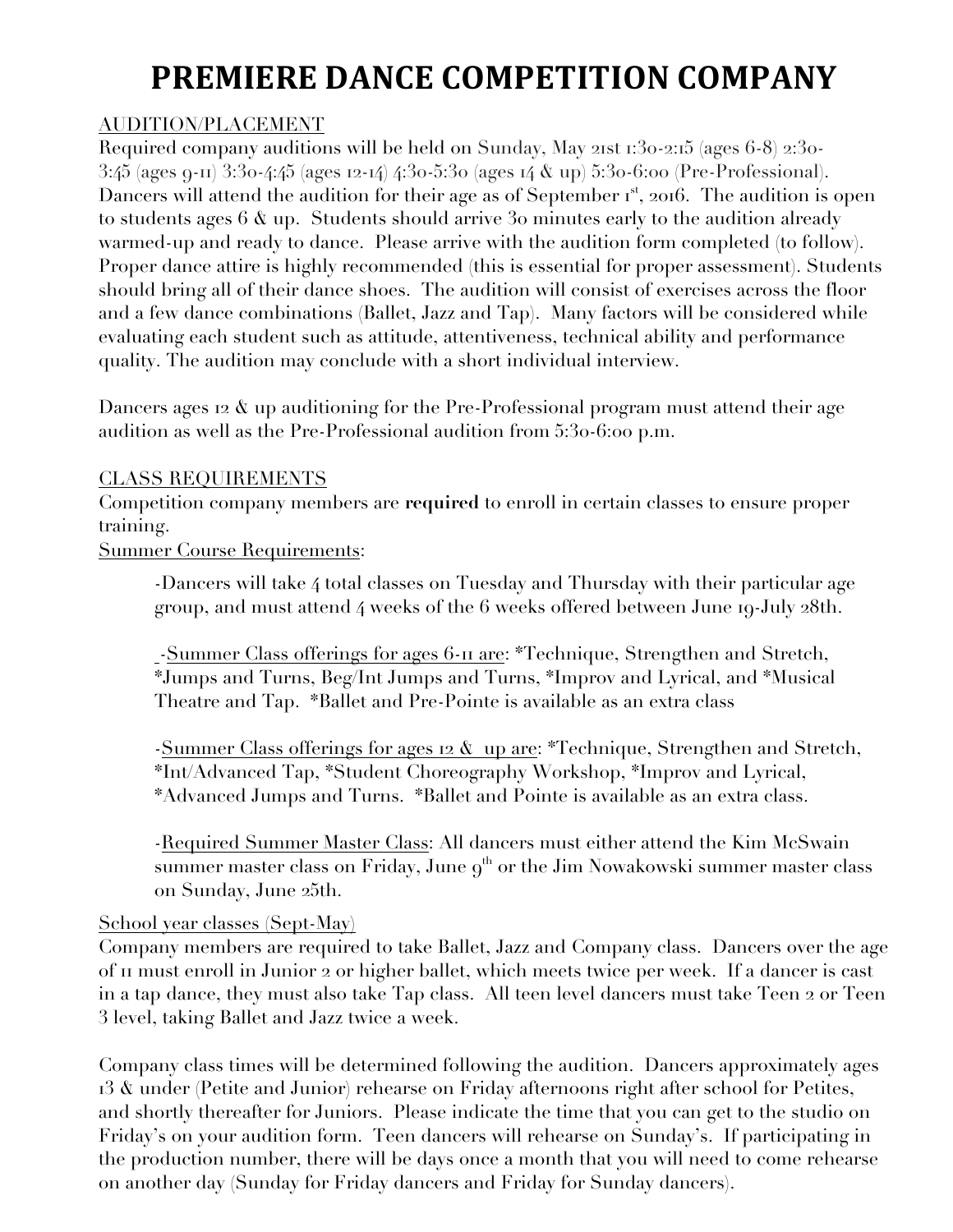#### The first rehearsals will be on Friday, August 25<sup>th</sup> or Sunday, August 27<sup>th</sup>. We are closed Labor Day weekend, and will resume again on Sept  $8<sup>th</sup>$  and  $10<sup>th</sup>$ .

There may be times throughout the season that students will be asked to stay later than their normal dismissal time. They will be informed in advance if that is the case. During company class, students will practice and perfect group dance(s), which will be performed at competition. Optional classes are available to company members who wish to further enhance their training. It is highly recommended that company members take as many classes as possible. The more a dancer trains during the week the faster their strength, coordination, and flexibility will increase. Optional classes include: Tap, Acrobatics, Jumps and Turns, Contemporary, Pointe and Hip-Hop.

#### PRE-PROFESSIONAL PROGRAM

We will host separate auditions (Sunday, May 21st from 5:30-6:00 p.m. for a pre-professional program for dancers ages 12 & up whose primary commitment and activity is dance.

\* This program offers unlimited classes at an affordable flat fee (private lessons not included in flat fee)

\* Program will prepare dancers for a college/performance career involving dance or focus on more serious training for any dancer.

\* Admission to the program is by audition only

\*Pre-professional dancers will have one separate competition dance

\* Pre-Professional dancers will attend one additional competition/convention per year (NUVO or something similar where travel will be required)

\* Pre-Professional dancers will attend one national dance competition per year (travel will be required) \* A very strict attendance policy will be in place. One of the most important factors in a dancers development is consistent training. It is imperative that no class time be spent reviewing something that was missed by an absence. Attendance is a must. If a student is unable to meet the attendance policy, they will be removed from the program.

#### ATTENDANCE

Attendance to class and rehearsals are mandatory. Acceptance into this company is a commitment both in time and dedication. We only accept dancers who WANT to improve and attend class regularly.

Company Rehearsals - Additional rehearsals may be required as we approach competition season. Extra rehearsals (which are at the directors discretion) will not increase the monthly tuition. We prefer that we have all dancers present for rehearsals each and every week. But, **if a student needs to miss company class, the absence must be submitted to in writing, and approved by the director at least one week in advance.** This is very important since one dancer being absent can alter the rehearsal plan, and will directly affect other company members. **Not showing up without significant notification is not acceptable. If a student needs to miss more than two (2) rehearsals during the year (Sept-May), competition dance is not the best option for your dancer.**

**Attendance in Ballet and Jazz - Company members are allotted three (3) absences from their required technique classes for the school year.** If a company member misses more than three required technique classes they are required to, and given the privilege to, make-up their missed class in another level. Also, if a student is unable to attend a make-up class, they can attend a local dance or theatre production and write a brief paragraph about what they observed at that performance. The performance substitute can only be used 1 time per year. Parents/dancers, please stay on top of your attendance. If you know that you will be missing a class, you are more than welcome to do a make-up class in advance.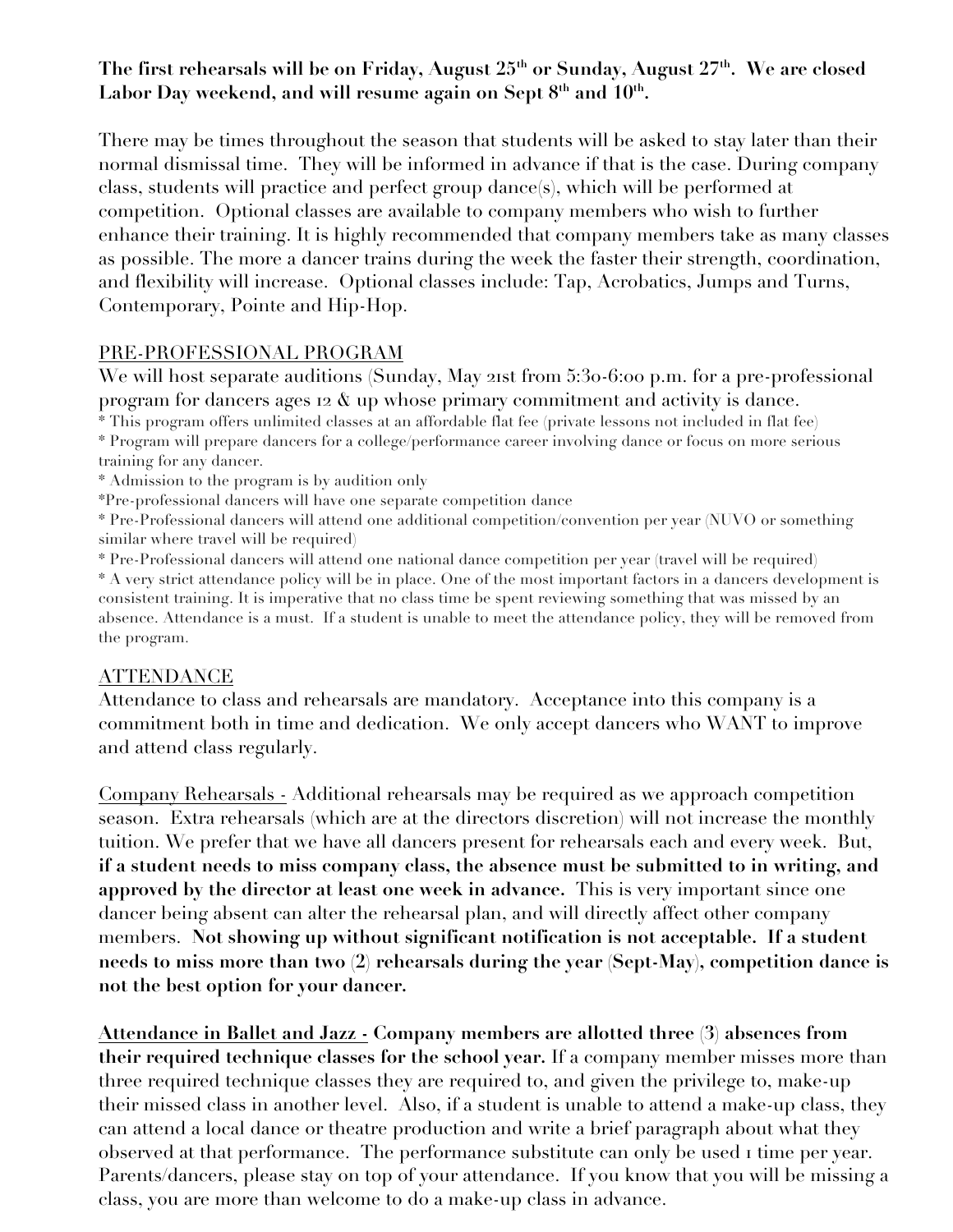If a student is ill, but not contagious, they are required to attend class and/or rehearsals and observe. Students are required to attend all classes during the week of a competition. ALL ATTENDANCE PROCEDURES WILL BE STRICTLY ENFORCED. FAILURE TO ADHERE TO ATTENDENCE PROCEDURES MAY RESULT IN DISSMISAL FROM THE COMPANY.

#### CONVENTIONS

\* **Required this year –** Dancers will attend the Tremaine Convention and Competition March 24-25th in Tulsa. \*PLEASE NOTE THAT THIS IS THE END OF SPRING BREAK THIS YEAR. PLEASE CHECK YOUR SCHEDULE, AND PLAN ACCORDINGLY. Dancers will take classes all weekend, and also compete their group dances at their competition as well. This will replace one of our OKC competitions, and also fulfill the convention requirement.

**DDI-** Company members may also attend an optional dance convention, DDI in Ardmore on Sept. 22-24th, 2016. Cost is approximately \$80 (last year) per dancer for the entire weekend. This has, in the past, served as our required convention. I would imagine that many dancers will still choose to attend this convention. Fees will be due by August r<sup>st</sup>.

There are many other conventions out there that dancers may attend to supplement their training. A full list of conventions will be sent out in August.

#### COMPETITIONS

Premiere Dance Company members are required to compete in three (3) competitions per season. Two of those competitions will be in OKC. One will be in Tulsa the same weekend as this year's convention requirement. Dancers may have the option of competing in additional competitions, should they desire. Competition dates and deadlines will be provided as they become available. Competition season begins in early February and runs through the first of May. We expect to attend one competition in February, one in March and one in April (dates will be provided as soon as they are available). As a dance company, camaraderie and teamwork is very important. As such, it is asked that all company members attend and cheer on all of their teammates' group dances. This may be difficult for some dancers, particularly our younger members, so if it is not possible for a dancer to attend all of PDC's dances during a required competition the following may be accepted. Students can sign up to come support two other dances in which they are not performing. All dancers are also required to be present at their own awards ceremony for all dances.

#### SUMMER CHOREOGRAPHY INTENSIVE

Placement into the company dance(s) will be announced by June 26th. All company members will be required to attend a summer choreography intensive at Premiere from August  $6$ - $5<sup>th</sup>$  (your dancer will not dance on all of these days-we ask for availability over a span of dates to best accommodate large groups) . Each dance will rehearse approximately 6 hours, over 2-3 days during these dates. A specific schedule will be provided after the groups have been formed. All conflicts during these dates must be provided by July 1<sup>st</sup>. During this choreography intensive, all group numbers will be taught and rehearsed. After the schedule is announced, if a dancer misses any of these required rehearsals, they will be removed from the dance. All Company students must perform in at least one group number. Students may perform in up to four group numbers, should they desire. Choreography Intensive Fees are \$100 for each dance per dancer. This includes the choreography fee as well as rehearsal time.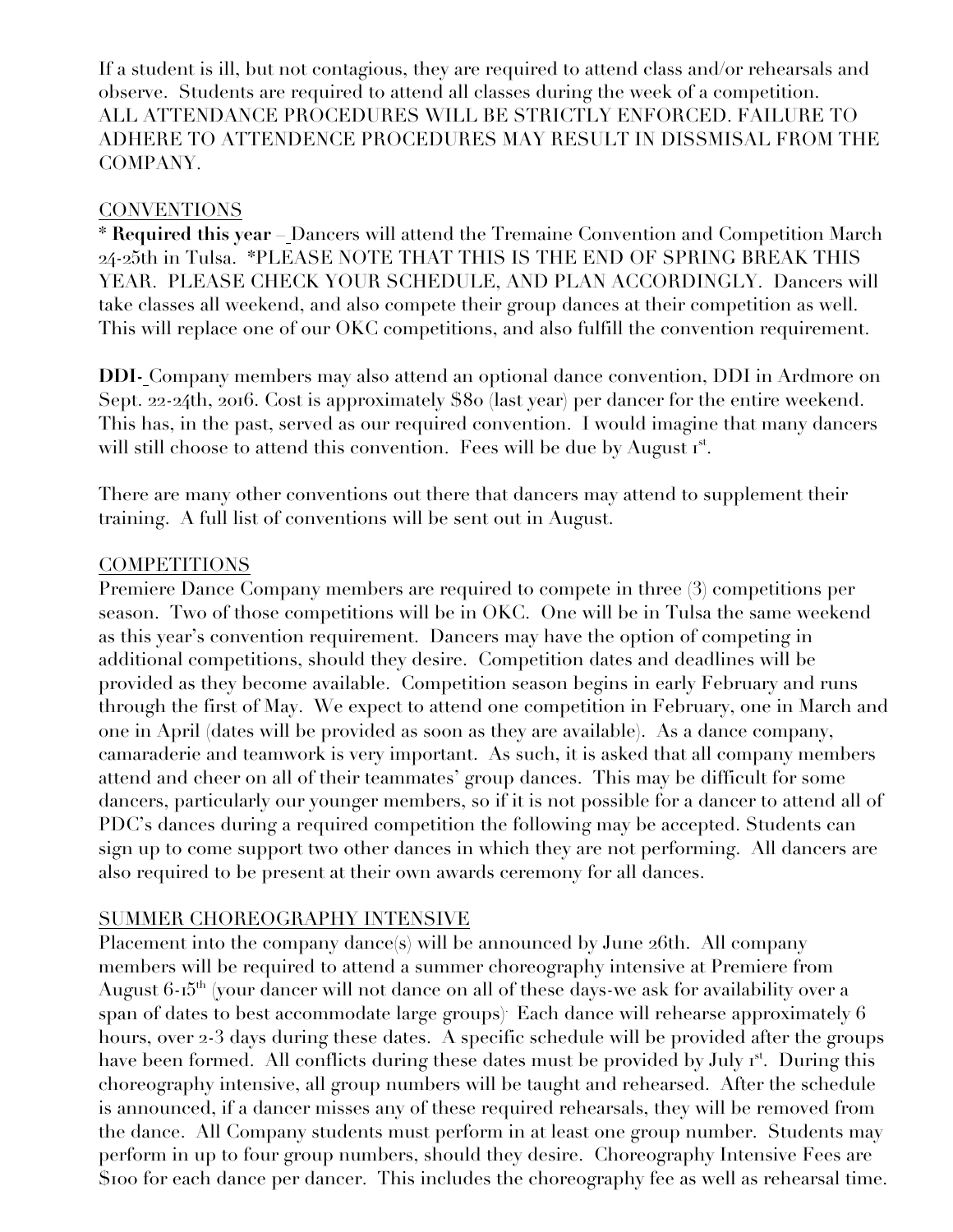Production Number\*\* We are thrilled to have another competition production number this year. While this will be an additional commitment, we strongly encourage EVERY single one of our company dancers be a part of this production so they can ALL be in one number together as a team. Should you only wish to dance in one group dance, this can be your required dance. The production number will be rehearsed with the Petite / Junior aged dancers on Friday's, and the Teen / Senior aged dancers on Sunday's. Once per month, ALL dancers will rehearse together. This rehearsal will alternate: sometimes taking place on Friday's, and sometimes on Sundays. These "all together" rehearsal dates will be provided in advance for the entire year with the company calendar dates no later than August r<sup>st</sup>.

#### SOLO & DUET/TRIO'S

As a company member, permission may be given to perform a solo and/or duet/trio. Please see below for separate choreography fees that apply. Music and costume selections require approval by Stephanie. Additionally, because solos and duet/trio's are much more competitive than group dances, you will be required to have weekly private lessons (30 minutes per week) for each of these dances. For example, if you are competing two solos, you must have 1 hour of private instruction per week. Duet/trio choreography and private lesson fees will be split between all dancers in the duet or trio. When considering whether to do a solo or duet/trio, we encourage dancers who have never done a solo before to first compete with a duet/trio. All solos and duet/trios will compete in the three required competitions. During required competitions, your teacher will be present to practice your dance with you. If you choose to attend extra competitions beyond the 3 required competitions, and would like to hire your teacher to be present with you, an additional \$25 fee will be required to compensate your teacher for their time. You will be responsible for scheduling this with your teacher, and is subject to teacher availability. Performance times tend to vary, and there are times that teachers have other previous obligations.

#### **COMMUNICATION**

For company matters, we use email to send out updates on rehearsals, payment due dates, deadlines, etc. It will be your responsibility to check for this information and respond appropriately. It is expected that you check your email on a daily basis, particularly during the competition season when important announcements may need to get to everyone quickly. Please also like us on Facebook to receive those updates.

#### ACCEPTANCE INTO THE COMPANY

A company cast list will be announced via email on Monday, June 26th. All casting decisions are final. Please do not contact the director regarding casting concerns.

#### **In order to accept your spot into the company, you must pay the following, and also return your signed company contract by July1st:**

- 1) August Choreography Intensive fees (\$100 for each dance)
- 2) Company Jacket (\$130) if new to the company or needing a new size
- 3) Company Leggings (\$70) if desired. This is an optional purchase.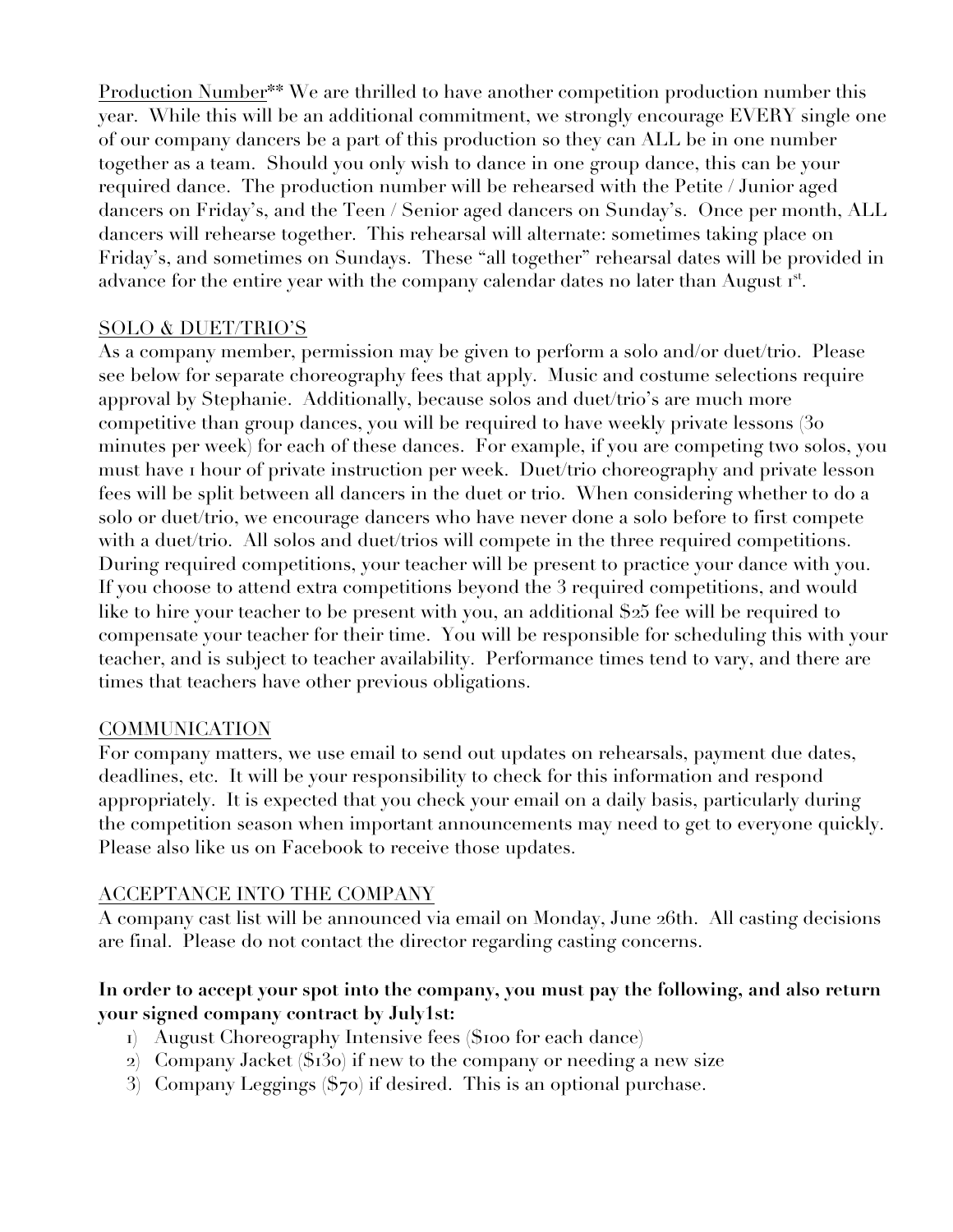Amounts due by August  $r^{st}$ :

- 1) Tremaine Convention fee (\$250 per student)
- 2) DDI convention fee \*optional (\$80-85, TBA)
- 3) \$35 photo shoot fee
- 4) \$10 dress rehearsal fee

Amounts due by October  $r^{st}$ :

1) Costume fees (TBA, between \$100-\$250 per dance)

Amounts due by Nov. 1st

1) Competition Fees (see below for cost estimation)

You will turn in your competition participation form by November  $r^{st}$  (with 3 payment checks). This form will allow you to choose any extra competitions that you would like to participate in (solo or duet) as well as total up your required competition dances in one location. You will use this form to total all of your entry fees for the season, and divide the amount into three equal payments. You will need to turn in 3 checks on Nov. r<sup>st</sup> dated: Nov. **1st, Dec. 1st and Jan. 1st for all competition fees for the season.** 

#### **EXTRA FEES/ACTIVITIES**

**Photo Shoot – As a team building activity, we have an outdoor photo session each year with the entire company for the new season. The date for the photo shoot is tentatively scheduled for the late afternoon/early evening of Saturday, August 19th. There is a \$35 fee for this photo shoot, which will give you access to all of the images.**

**Lock-in - Since we will not be attending a convention early in the season, we plan to have a company lock-in on Saturday evening, August 19th, after the photo shoot, at the studio to help our team get to know each other before the season begins.**

**Dress Rehearsal – To prepare our dancers for competition, we will hold a dress rehearsal at an outside location so that they can practice on a stage. There is a \$10 dress rehearsal fee that will be due to cover the cost of the rental of the stage. The tentative Dress Rehearsal date is Sunday, Feb. 4th 2:00-7:00 p.m.**

**Big Sis / Little Sis – We assign dancers with a big or little sis each year. It is requested that you do gifts for those dancers at the Christmas party as well as at our first competition of the year.**

#### **CONTRACT WITHDRAWAL**

After contracts are signed and due on July 1<sup>st</sup>, should you recognize that you are unable to **uphold your contract agreement, a withdrawal fee of \$500 will be due. We spend many hours configuring group dancers, formations, choreography, etc for a certain number of students. If that needs to change after it has been planned, it is extremely difficult for both the dancers and teachers, and always results in additional rehearsal time to make these changes. WE ASK YOU TO STRONGLY CONSIDER YOUR COMMITMENT LEVEL TO YOUR TEAM BEFORE SIGNING YOUR CONTRACT, AND ACCEPTING YOUR SPOT, TO AVOID ANY WITHDRAWALS. The commitment to your team includes attending rehearsals regularly, master classes, conventions and all competitions. Those are all REQUIRED events that you must attend.**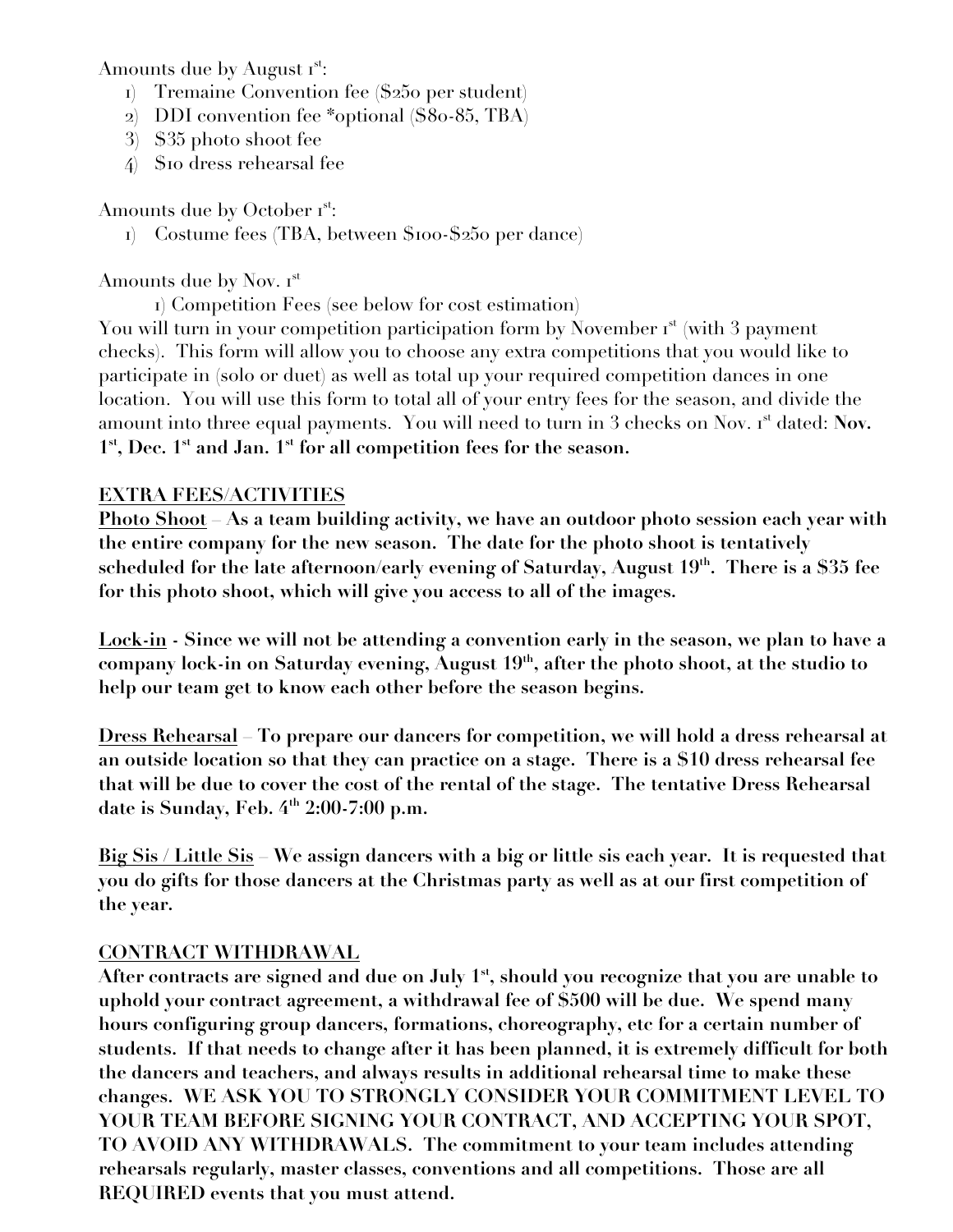## **FEES/TUITION**

Monthly company class: Company class fees will be included in the monthly, tiered payment scale

Monthly technique classes:

| $\text{I}$ Classes/Week = \$60 per Month          | 6 Classes/Week = $$260$ per month                |
|---------------------------------------------------|--------------------------------------------------|
| 2 Classes/Week = $\text{\$no per Month}$          | $\overline{7}$ Classes/Week = \$285 per month    |
| $3 \text{ Classes/Week} = $155 \text{ per Month}$ | $8 \text{ Classes/Week} = $3\text{to per month}$ |
| $4 \text{ Classes/Week} = \text{Sig5 per Month}$  | $\alpha$ Classes/Week = \$335 per month          |
| $5 \text{ Classes/Week} = $23$ o per Month        | to Classes/Week=\$360 per month                  |

Classes over 10 classes, add \$20 per month per class

| Choreography Fees:       | Solo                                                                                                                                                                                                                                                          | \$600 per dance                                                                                                                                                                                                                                                                    |
|--------------------------|---------------------------------------------------------------------------------------------------------------------------------------------------------------------------------------------------------------------------------------------------------------|------------------------------------------------------------------------------------------------------------------------------------------------------------------------------------------------------------------------------------------------------------------------------------|
|                          | *includes 4 hours of private lesson instruction to teach the dance                                                                                                                                                                                            |                                                                                                                                                                                                                                                                                    |
|                          | Duo/Trio                                                                                                                                                                                                                                                      | \$700 per dance (not per dancer)                                                                                                                                                                                                                                                   |
|                          | *includes 4 hours of private lesson instruction to teach the dance                                                                                                                                                                                            |                                                                                                                                                                                                                                                                                    |
| Private Lesson Rates:    | I hour<br>$\frac{1}{2}$ hour                                                                                                                                                                                                                                  | $S_{70}$<br>\$35                                                                                                                                                                                                                                                                   |
| Monthly private lessons: | $1/2$ hour per week                                                                                                                                                                                                                                           | A private lesson schedule will be provided<br>you in August. We will divide all of your<br>private lesson dates over 9 months to<br>determine your monthly private lesson fee.                                                                                                     |
| <b>Competition Fees:</b> | Solo fees are approximately \$120 per competition                                                                                                                                                                                                             | Company fees are approximately \$50/per dancer/per dance/per competition.<br>Competition fees will be due on Nov. r <sup>st</sup> , Dec. r <sup>st</sup> and Jan. rst, and are non-refundable<br>Each dancer will be charged a \$5 admin fee for each dance entered in competition |
|                          |                                                                                                                                                                                                                                                               | August Choreography Intensive: Mandatory choreography intensive (August 6-15 <sup>th</sup> ) schedule TBA<br>S100 per dancer per dance (choreography and lesson fee)                                                                                                               |
| <b>Convention Fees:</b>  | Tremaine Dance Convention is \$250 per dancer<br>DDI convention is \$80 (optional)                                                                                                                                                                            |                                                                                                                                                                                                                                                                                    |
| <b>Costume Fees:</b>     | Custom made costumes can cost up to \$250 per costume/per dance/per dancer.<br>If we order pre-made costumes, they will cost much less. We are considerate of<br>these costs and try to only do 1-2 custom costumes per person, and try to order<br>the rest. |                                                                                                                                                                                                                                                                                    |
|                          | shoes and accessories.                                                                                                                                                                                                                                        | Additional costs include: PDC warm up jacket (required for receiving awards), matching make-up,                                                                                                                                                                                    |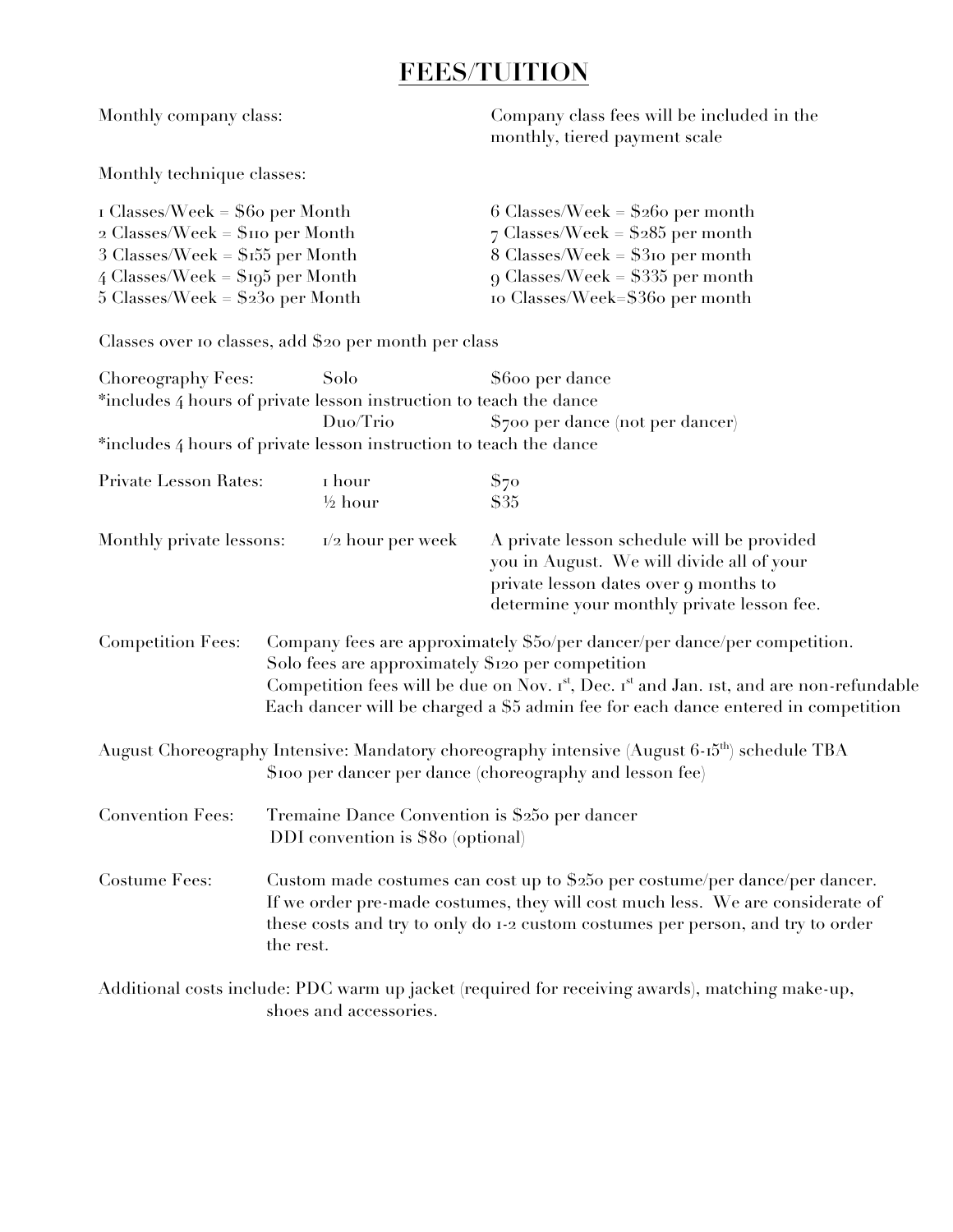## **EXPECTATIONS**

In addition to regular attendance, students are expected to conduct themselves in a professional and respectable manner that extends, not only to their instructor, but also to their fellow students. Bickering, bullying, disrespect and cliques will absolutely not be permitted. This extends to all parents as well. All students are expected to support their fellow students both in class and outside the studio. Furthermore, students must possess and display an exceptional work ethic that is imperative to excelling in dance. Because company members are role models to other students, it is of the utmost importance that students adhere to all policies. A student may be removed from the company at any time during the season if these policies are not met.

It is very difficult to make everyone happy and it is imperative that parents/guardians trust that Stephanie has every child's best interest at heart and does her best to be fair and amicable in all situations. Therefore, all dance and company related decisions made by Stephanie are final and must be respected by all company members as well as their parents/guardians. If there is a situation or question that a dancer or parent/guardian feels needs to be addressed, a meeting must be scheduled to address the situation. Problems or concerns will not be discussed during class time or during competitions. Also, any disrespectful action toward any dancer, parent or instructor is unacceptable and may result in immediate dismissal from the company.

Students must follow the dress code, be prepared for class/rehearsals with all shoes, props, etc. and arrive 10 minutes early to warm-up and review choreography prior to class. The qualities that Stephanie looks for in a "Premiere Dancer" should always be present: dedication, discipline, passion, respect and camaraderie. As such, company members are required to support other company members by watching other groups at each required competition. All dancers must stay for awards and wear Premiere Dance Company jacket. We are a team at Premiere Dance Company, and a proud example of what a great dance company can be.

> **Premiere Dance Company 3505 12th Ave NE, Norman, OK 73071 premieredanceco@gmail.com www.premieredanceco.com 405-217-2363**